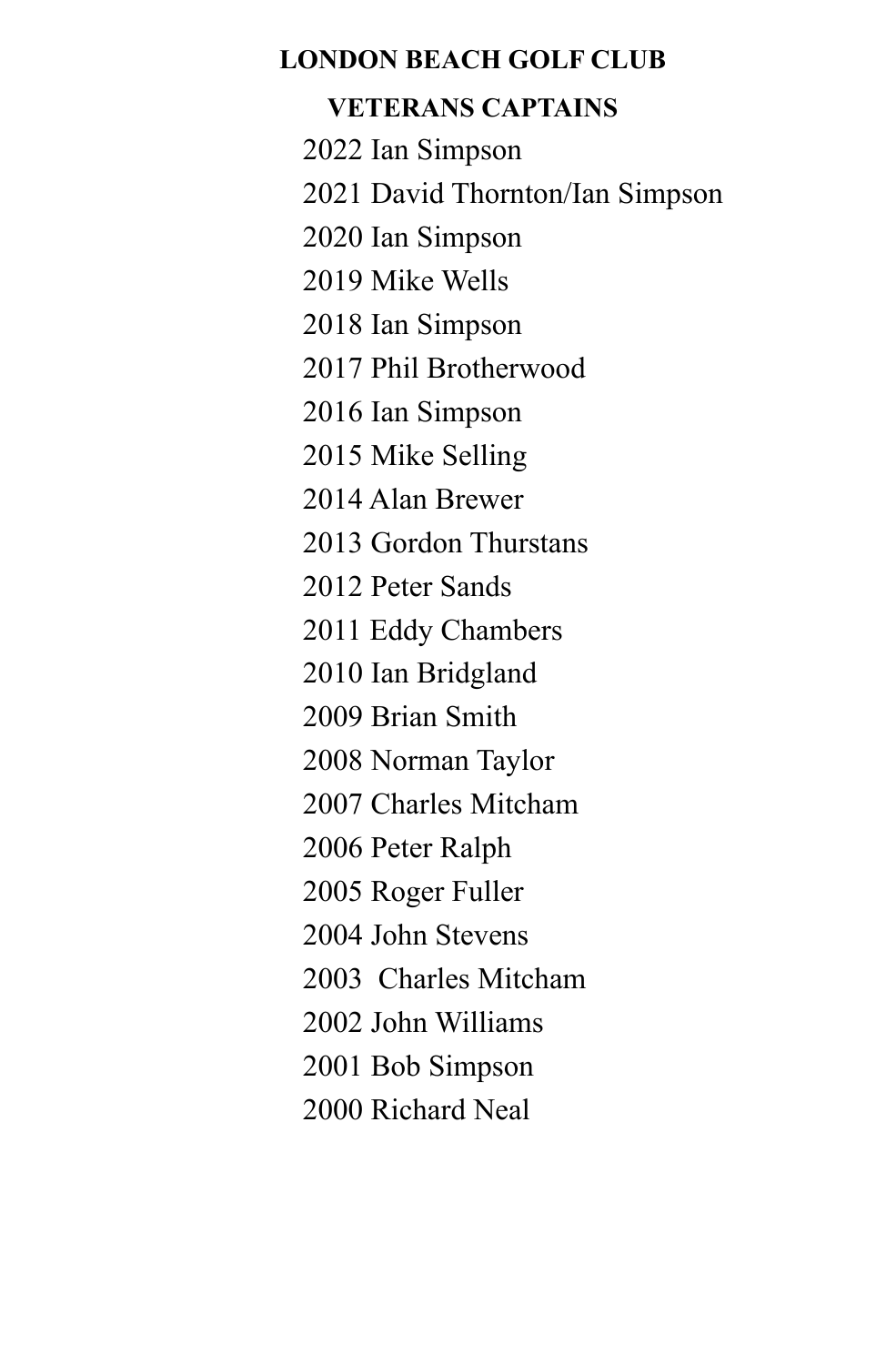# **VETS TROPHIES**



2018 Keith Sims 2019 Mike Wells 2020 Chris Nichol 2021 Andy Hall

Spring Stableford 2017 Eddy Chambers

- 2016 Phil Brotherwood 2015 Gordon Thurstans
- 2014 Phil Brotherwood
- 2013 Norman Taylor
- 
- 2012 Eddy Chambers
- 2011 John Williams
- 2010 Gordon Thurstans
- 2009 Tug Wilson
- 2008 David Vincent
- 2007 Graham Jones
- 2006 Tug Wilson
- 2005 John Williams
- 2004 Roger Fuller
- 2003 Bob Simpson
- 2002 John Stevens
- 2001 John Stevens
- 2000 John Stevens



2018 Charles Mitcham 2005 Charlie Chilcot 2019 Simon Stolworthy 2004 John Drewett 2021 Charles Mitcham 2003 John Williams

- Championship (Net) 2017 Phil Brotherwood
	- 2016 Peter Sands
	- 2015 Richard Neal
	- 2014 Ian Bridgland
	- 2013 Phil Castle
	- 2012 Roger Fuller
	- 2011 Roger Fuller
	- 2010 Alan Brewer
	- 2009 Ian Bridgland
	- 2008 Ian Bridgland
	- 2007 Charles Mitcham
	- 2006 Peter Sands
	-
	-
	-
	- 2002 Charles Mitcham
	- 2001 John Williams
	- 2000 John Williams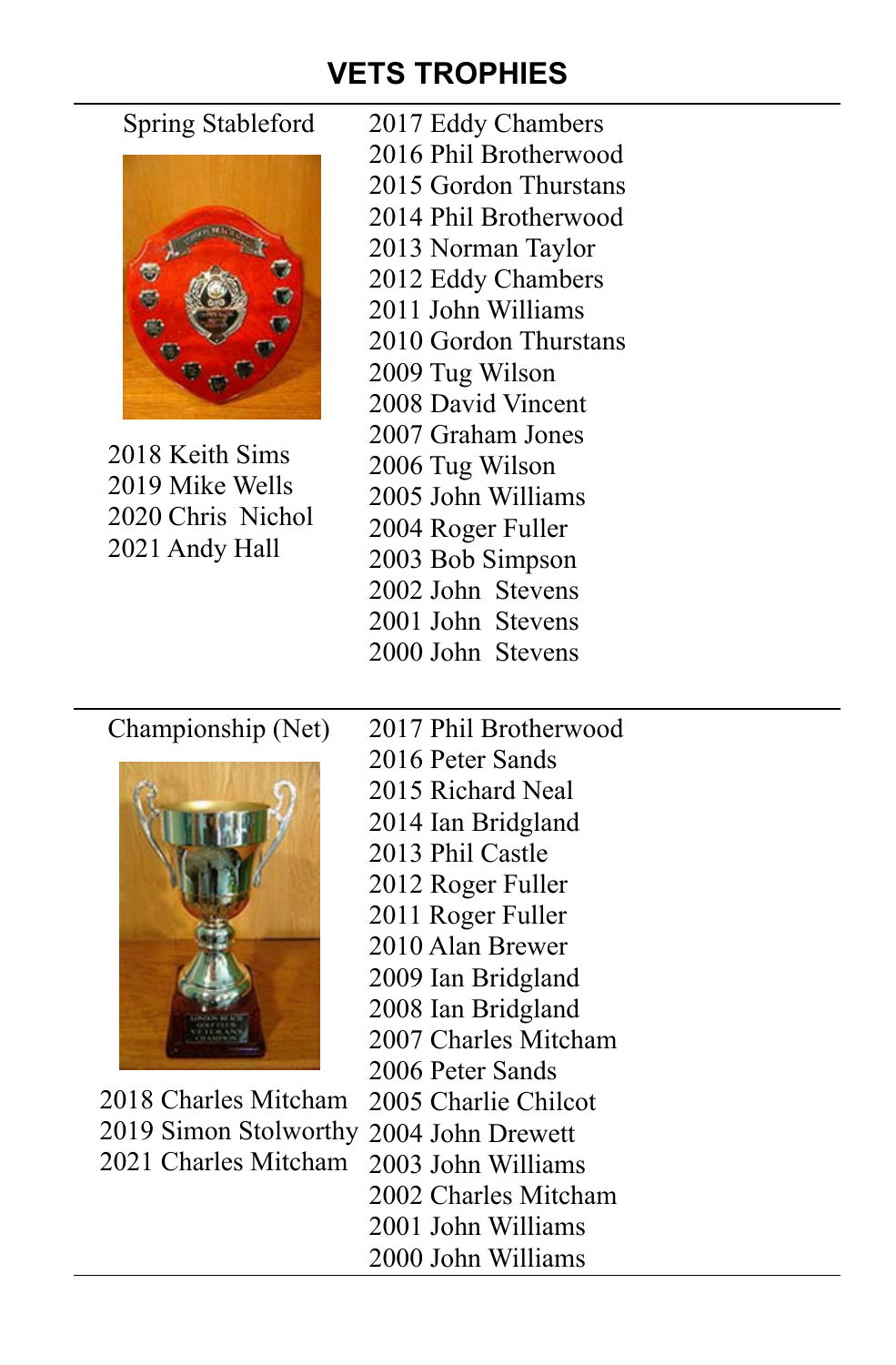# Championship (Gross) 2021 Andy Hall



2019 Andy Hall 2018 Phil Brotherwood 2017 Alan Brewer 2016 Alan Brewer 2015 Alan Brewer 2014 Alan Brewer 2013 Charles Mitcham 2012 Phil Brotherwood 2011 Alan Brewer 2010 Eddy Chambers 2009 Phil Brotherwood



2018 Tug Wilson 2019 Ian Bridgland 2021 Gordon **Thurstans** 

Putting Trophy 2017 Duncan Atkinson 2016 Brian Piddock 2015 Ian Bridgland 2014 Gordon Thurstans 2013 Charles Mitcham 2012 Phil Castle 2011 Charles Mitcham 2010 Mike Wells 2009 Eddy Chambers 2008 Roger Fuller 2007 Gordon Thurstans 2006 Gordon Butcher 2005 John Williams 2004 Charles Ortner 2003 Brian Smith 2002 John Williams 2001 Richard Neal 2000 Chris Busby

# Saturday Skins



- 2021 Norman Taylor
- 2020 Norman Taylor
- 2019 Norman Taylor
- 2018 Norman Taylor
- 2017 Norman Taylor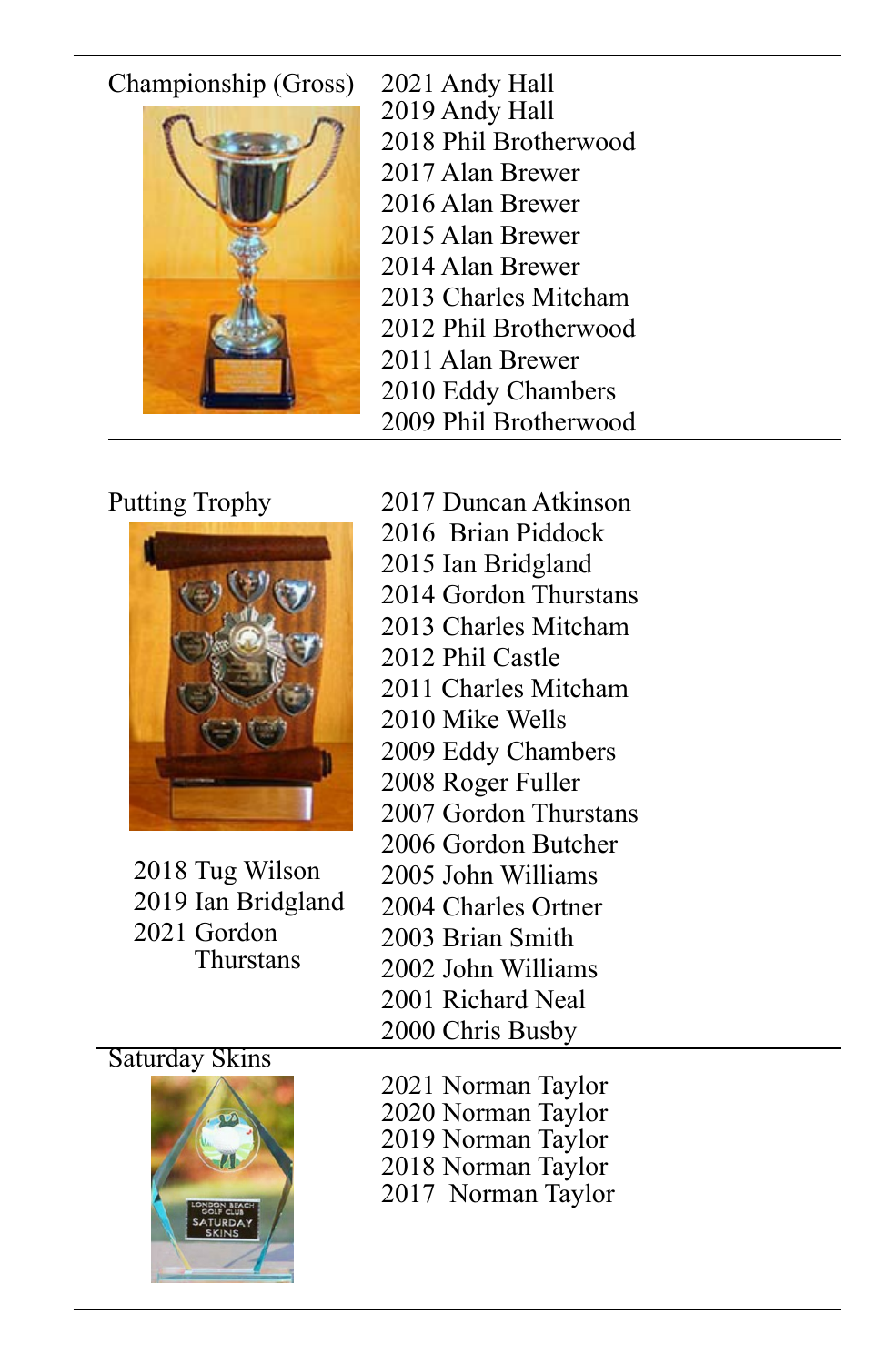# Singles Knockout 2021 Ray Locke



- 2019 Gordon Thurstans
- 2018 Terry Farmer
- 2017 Brian Smith
- 2016 Brian Smith
- 2015 Phil Brotherwood
- 2014 Alan Brewer
- 2013 Brian Smith
- 2012 Tug Wilson
- 2011 Gordon Thurstans
- 2010 Brian Smith
- 2009 Brian Smith
- 2008 Mike Selling
- 2007 Richard Neal
- 2006 Tug Wilson
- 2005 Richard Neal

# Birdie Trophy 2021



2019 Andy Hall 2018 Terry Russell 2017 Alan Brewer 2016 Alan Brewer 2015 Alan Brewer 2014 Brian Smith 2012 Alan Brewer 2011 Alan Brewer 2010 Brian Smith 2009 Tug Wilson 2008 Richard Neal 2007 Charles Mitcham 2006 Tug Wilson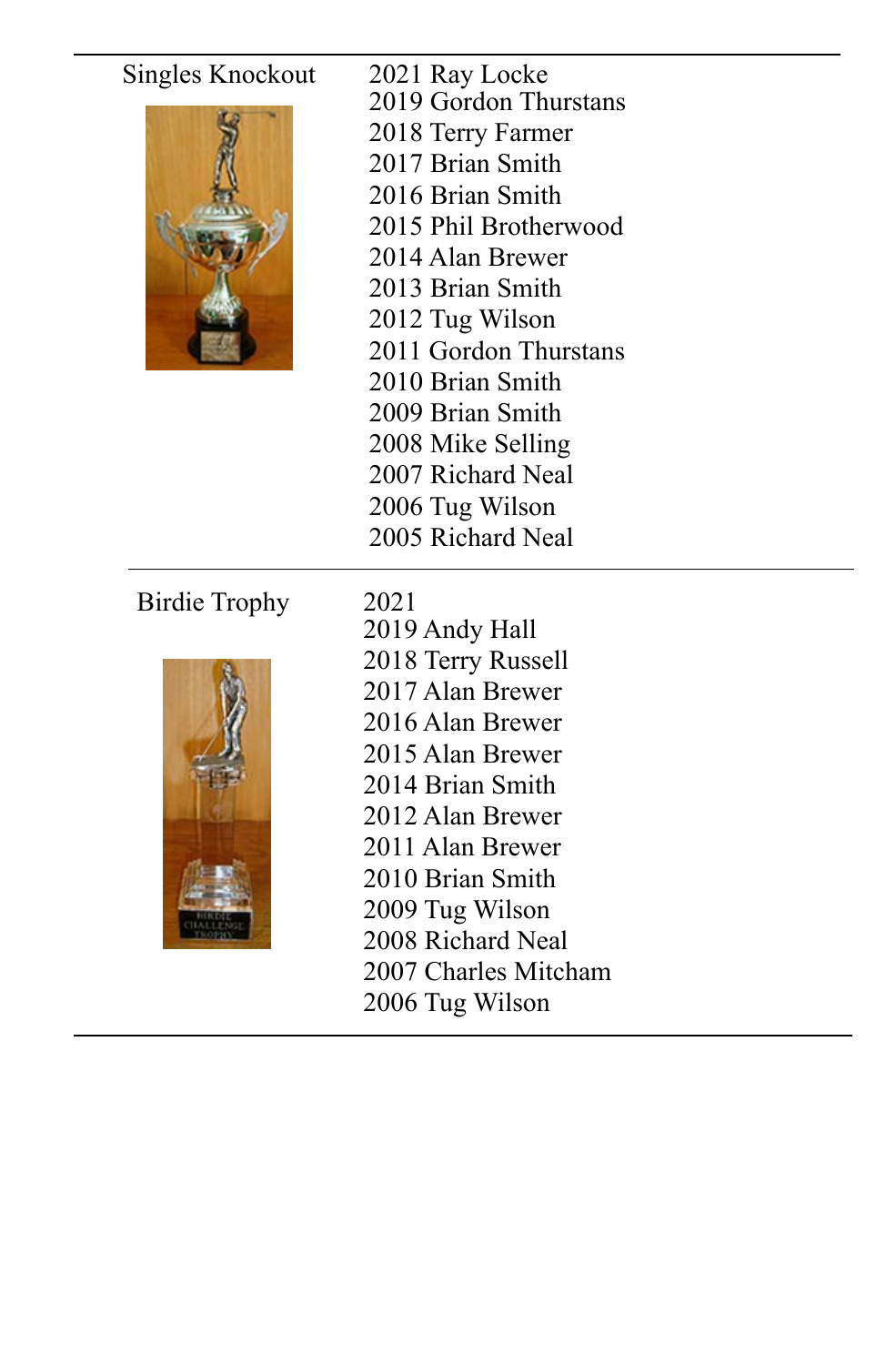| <b>Vets v Ladies</b> | $2017$ Vets       |  | 2018 Ladies       |  |
|----------------------|-------------------|--|-------------------|--|
|                      | 2016 Ladies       |  | <b>2019</b> Vets  |  |
|                      | $2015$ Vets       |  | $2020$ Vets       |  |
|                      | $2014$ Vets       |  | $2021$ Vets       |  |
|                      | 2013 Ladies       |  |                   |  |
|                      | $2012$ Vets       |  |                   |  |
|                      | $2011$ Vets       |  |                   |  |
|                      | $2010$ Vets       |  |                   |  |
|                      | <b>2009 Vets</b>  |  |                   |  |
|                      | <b>2008</b> Vets  |  |                   |  |
|                      | $2007$ Vets       |  |                   |  |
|                      | 2006 Ladies       |  |                   |  |
|                      |                   |  |                   |  |
| Vets y Old Peelers   | 2017 London Beach |  | 2018 London Beach |  |
|                      | 2016 London Beach |  | 2019 London Beach |  |
|                      | 2015 London Beach |  | 2021 London Beach |  |
|                      | 2013 London Beach |  |                   |  |
|                      | 2012 London Beach |  |                   |  |
|                      | 2011 London Beach |  |                   |  |
|                      | 2010 London Beach |  |                   |  |
|                      | 2009 London Beach |  |                   |  |
|                      | 2008 Old Peelers  |  |                   |  |
|                      | 2007 Halved       |  |                   |  |
|                      | 2006 Old Peelers  |  |                   |  |



Pairs Knockout 2021 Charles Mitcham & Gordon Thurstans 2019 Mike Wells & Ian Bridgland 2018 Phil Brotherwood & Colin Young 2017 Ian Bridgland & Tug Wilson 2016 Richard Neal & Brian Smith 2015 Brian Piddock & Norman Taylor 2014 Mike Selling & Peter Sands 2013 Tug Wilson & Ian Simpson 2012 Alan Brewer & Tug Wilson 2011 Roger Fuller & John Mansell 2010 Brian Smith & Richard Neal 2009 George Slingsby & Gordon Thurstans 2008 Mike Selling & Norman Taylor 2007 Charles Mitcham & John Drewett 2006 David Heaver & Peter Sands 2005 Bob Simpson & Richard Neal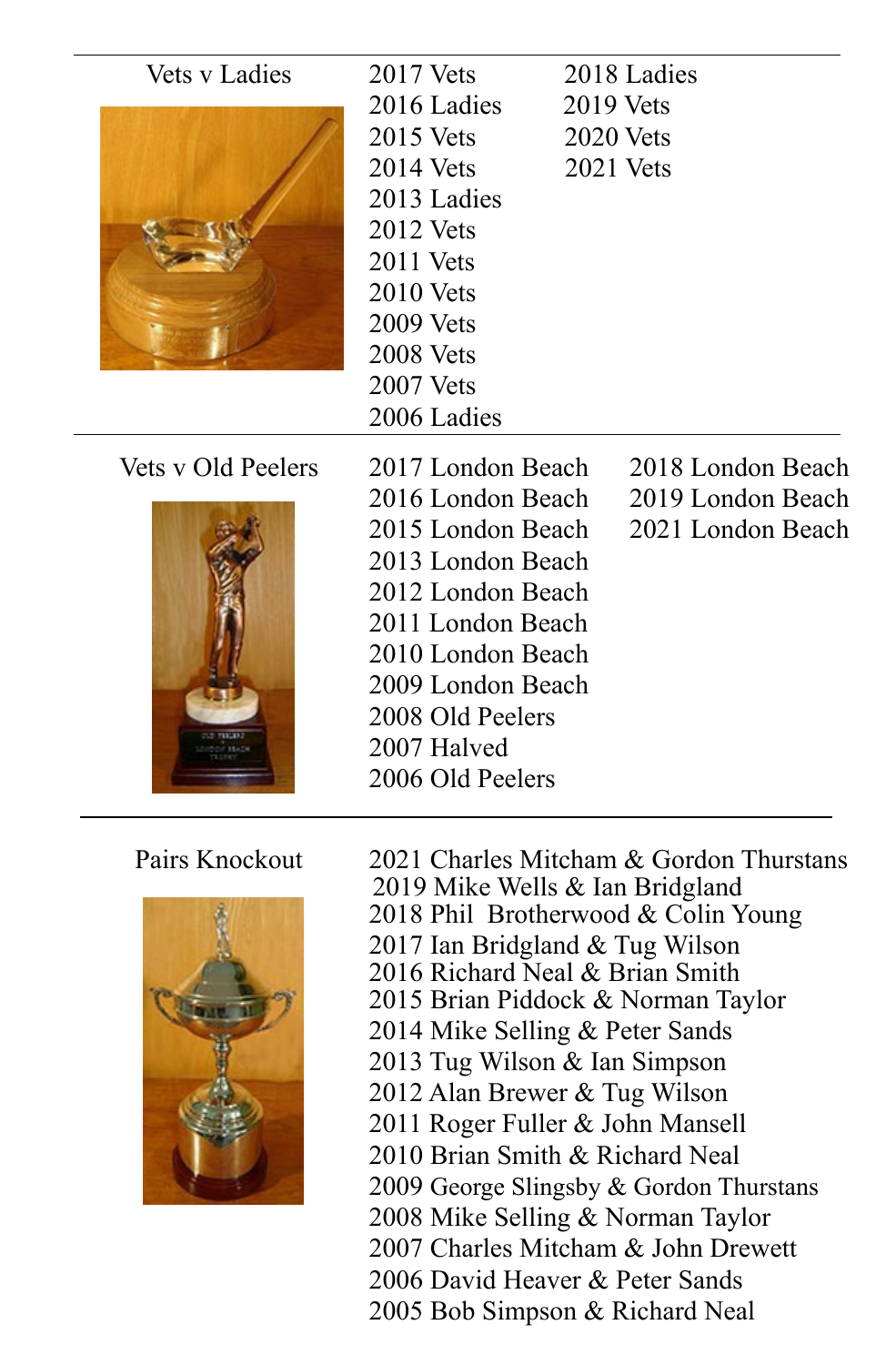# Most Improved Player 2021 Rick Bamford



- 2019 Duncan Atkinson
- 2018 Arthur Mills
- 2017 Dennis Read
- 2016 Brian Piddock
- 2015 Mike Wells
- 2014 Gordon Thurstans
- 2013 Ian Simpson
- 2012 Roger Fuller
- 2011 John Williams
- 2010 Clive Bolland



2018 Phil Brotherwood 2009 Charles Mitcham & John Drewett<br>2008 Graham Jones & George Slingsby & Colin Young 2019 Simon Stolworthy & Terry Russell 2021 Simon Stolworthy & Terry Russell

- Autumn Pairs 2017 Terry Russell & Mike Wells
	- 2016 Brian Piddock & Norman Taylor
	- 2015 Charles Mitcham & John Drewett
	- 2014 John Williams & Gordon Thurstans
	- 2013 Alan Brewer & Gordon Thurstans
	- 2012 Brian Smith & Peter Sands
	- 2011 Alan Brewer & Peter Ralph
	- 2010 Eddie Chambers & Clive Bolland<br>2009 Charles Mitcham & John Drewett
	-
	-
	- 2007 Gerald Gilbert & Graham Jones
	- 2006 Bob Simpson & Richard Neal
	- 2005 Roger Fuller & John Mansell
	- 2004 Charles Mitcham & David Heaver

2003 Charles Mitcham & Henk Eenkhoorn

# Eagle Trophy 2021



2019 Mike Wells 2018 Arthur Mills 2017 Brian Smith 2016 Alan Brewer 2015 Colin Young 2014 Mike Wells 2013 Richard Neal 2012 Alan Brewer 2011 Alan Brewer 2010 Bob French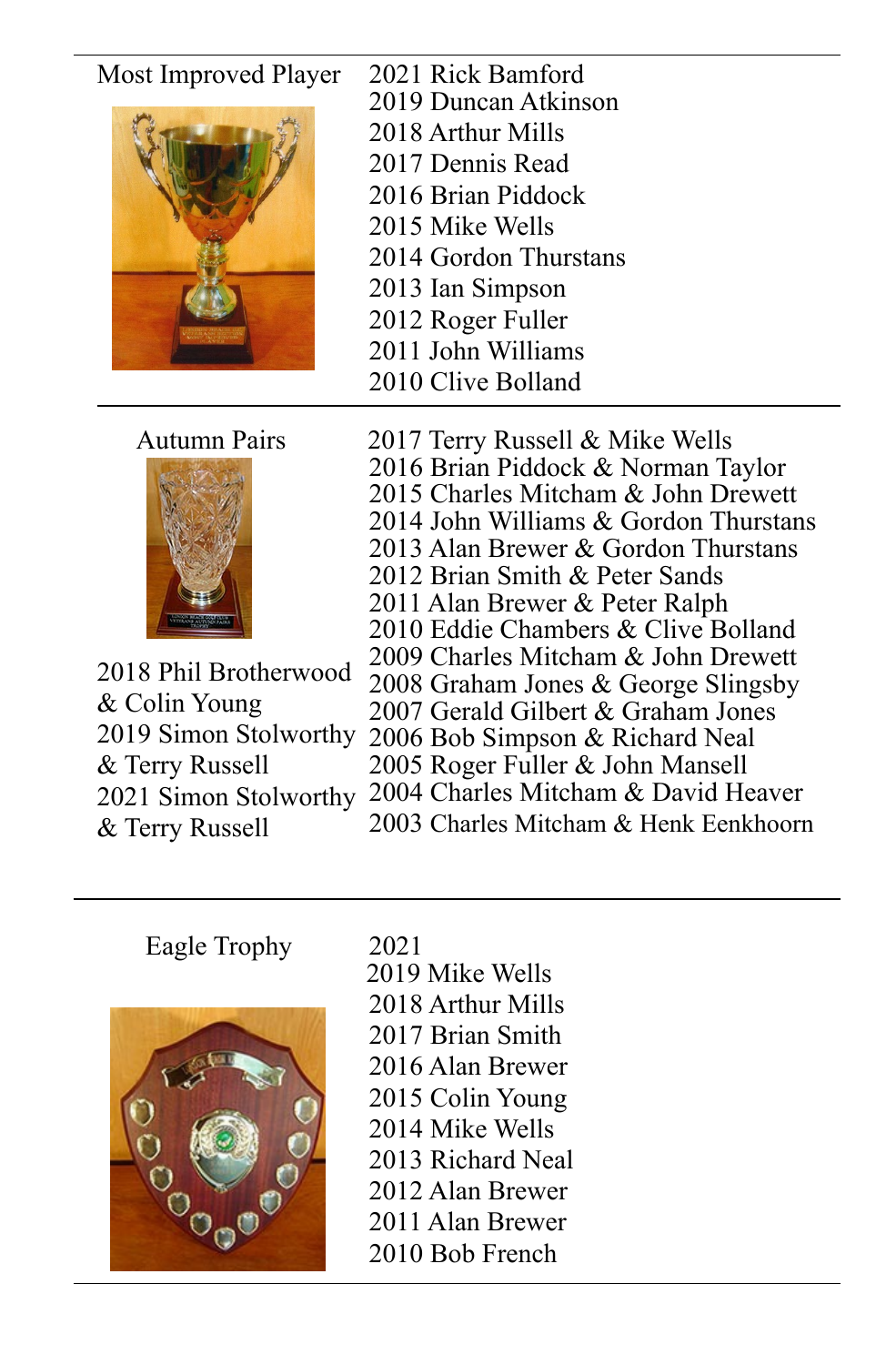## David Vincent Challenge 2021 David Woollaston 2019 David Thornton 2018 Peter Sands 2017 Brian Smith 2016 Phil Brotherwood 2015 Brian Smith

7 Tees Trophy Winner

2019 Charles Mitcham 2018 Brian Smith





Ribald Trophy 2021 Mike Wells (vice capt) 2018 Ian Simpson (capt) 2016 Ian Simpson (capt) 2014 Alan Brewer (capt) 2013 Gordon Thurstans (capt) 2012 Peter Sands (capt)

Turkey Trot 2020 Charles Mitcham 2019 Mike Wells